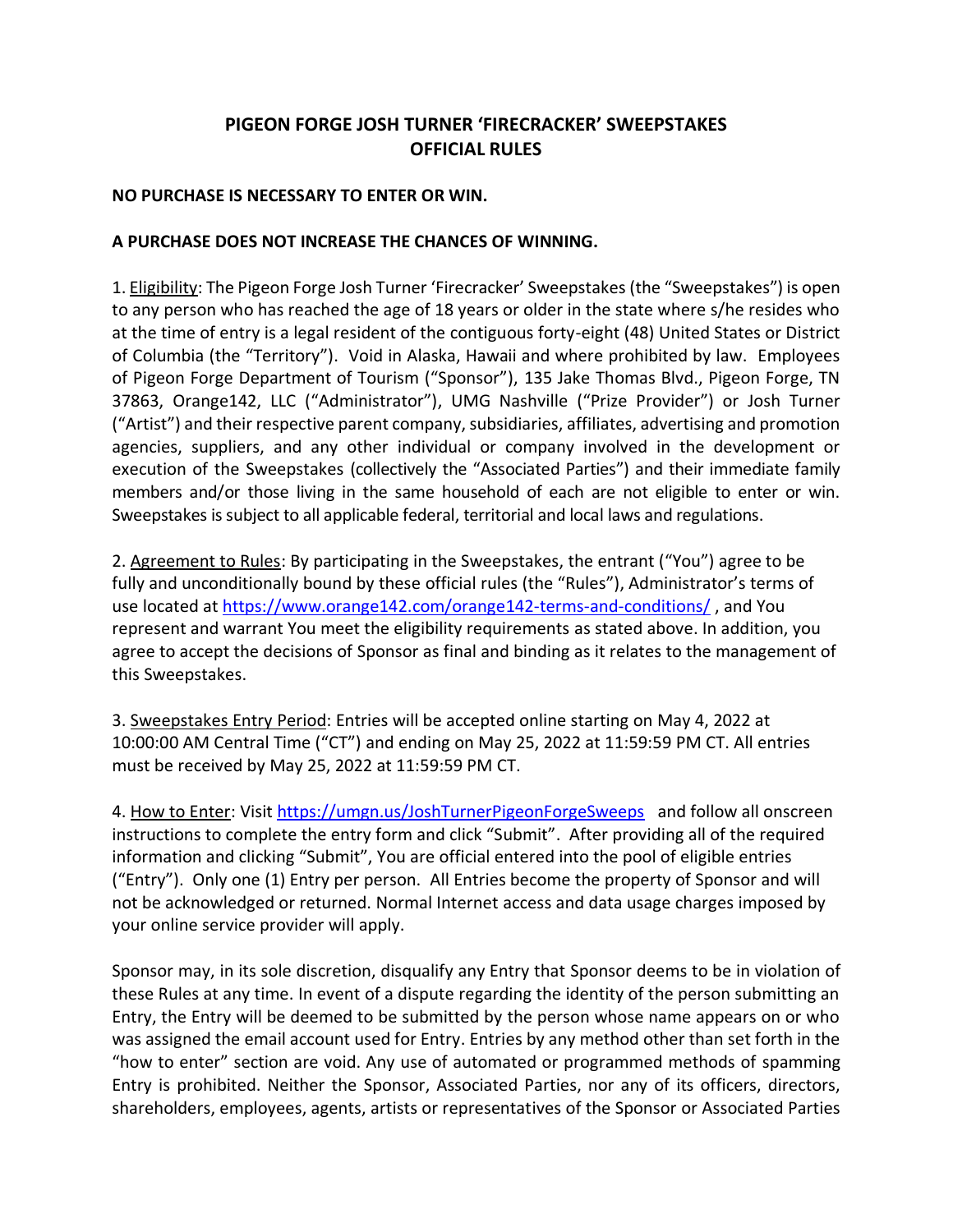(individually a "Released Party" and collectively the "Released Parties") are responsible for Entries from persons residing, or physically located, outside the Territory; or Entries that are altered, delayed, deleted, destroyed, forged, fraudulent, improperly accessed, inaccurate, incomplete, interrupted, irregular in any way, late, lost, misrouted, multiple, non-delivered, stolen, tampered with, unauthorized, unintelligible or otherwise not in compliance with these Rules; or for any printing, production, technical, electronic or other errors; or for lost, interrupted or unavailable network, server or other connections; miscommunications; failed phone or computer hardware or software or telephone transmissions; technical failures; unauthorized human intervention; traffic congestion; garbled or jumbled transmissions; undeliverable emails resulting from any form of active or passive email filtering; insufficient space in Entrant's email account to receive email; or other errors of any kind, whether due to electronic, mechanical or human error or other causes; even if caused by the negligence of any of the Released Parties.

Winner may be required to show proof of being the authorized account holder of the email account associated with the Entry. Any Entrant who attempts to enter with multiple email accounts or under multiple identities will be disqualified. Sponsor is not obligated to communicate with any Entrant during the duration of the Sweepstakes. Sweepstakes is subject to all applicable federal, state, local laws and regulations.

5. Grand Prize ("Grand Prize"): One (1) Grand Prize winner will receive a four (4) day / three (3) night trip for winner and one (1) guest to attend the Josh Turner performance at the Patriot Festival on July 4, 2022 in Pigeon Forge, TN. ("Event"). Grand Prize package consists of:

- Round trip coach airfare for winner and one (1) guest to/from a major commercial airport nearest to winner's primary residence to the Event city (flights may include stopovers and/or connections). Approximate retail value ("ARV"): \$1,500.00;
- Four (4) day / three (3) night double occupancy hotel accommodations at a DreamMore Resort (one (1) room/ sleeps up to four (4) family members). Lodging includes a king bed plus a comfortable sitting area with a sleeper sofa and a full bath including tub. The room also offers a working desk with multiple charging stations. ARV: \$1,568.14.
- Ground transportation to/from the destination airport/hotel, ARV: \$300.00;
- Two (2) front row tickets to the Josh Turner performance on July 4, 2022;
- Two (2) Event VIP concert pre-show meet and greet passes to meet Josh Turn (time and duration to be determined in Sponsor's sole discretion and wholly dependent upon Artist availability);
- One (1) Pigeon Forge VIP card providing complimentary access to area attractions and shows for up to four (4) people. ARV: \$400.00.
- Two (2) single day passes to Dollywood Theme Park. ARV: \$180.00
- Two (2) pairs of ARIAT boots and two (2) pairs of ARIAT denim jeans. ARV: \$540.00;

Total ARV of Grand Prize: \$4,499.14. Ground transportation (other than as noted), meals, beverages, taxes, gratuities, incidentals, upgrades, service charges or any other expenses not specified herein are not included and are winner's sole responsibility. If actual value of Grand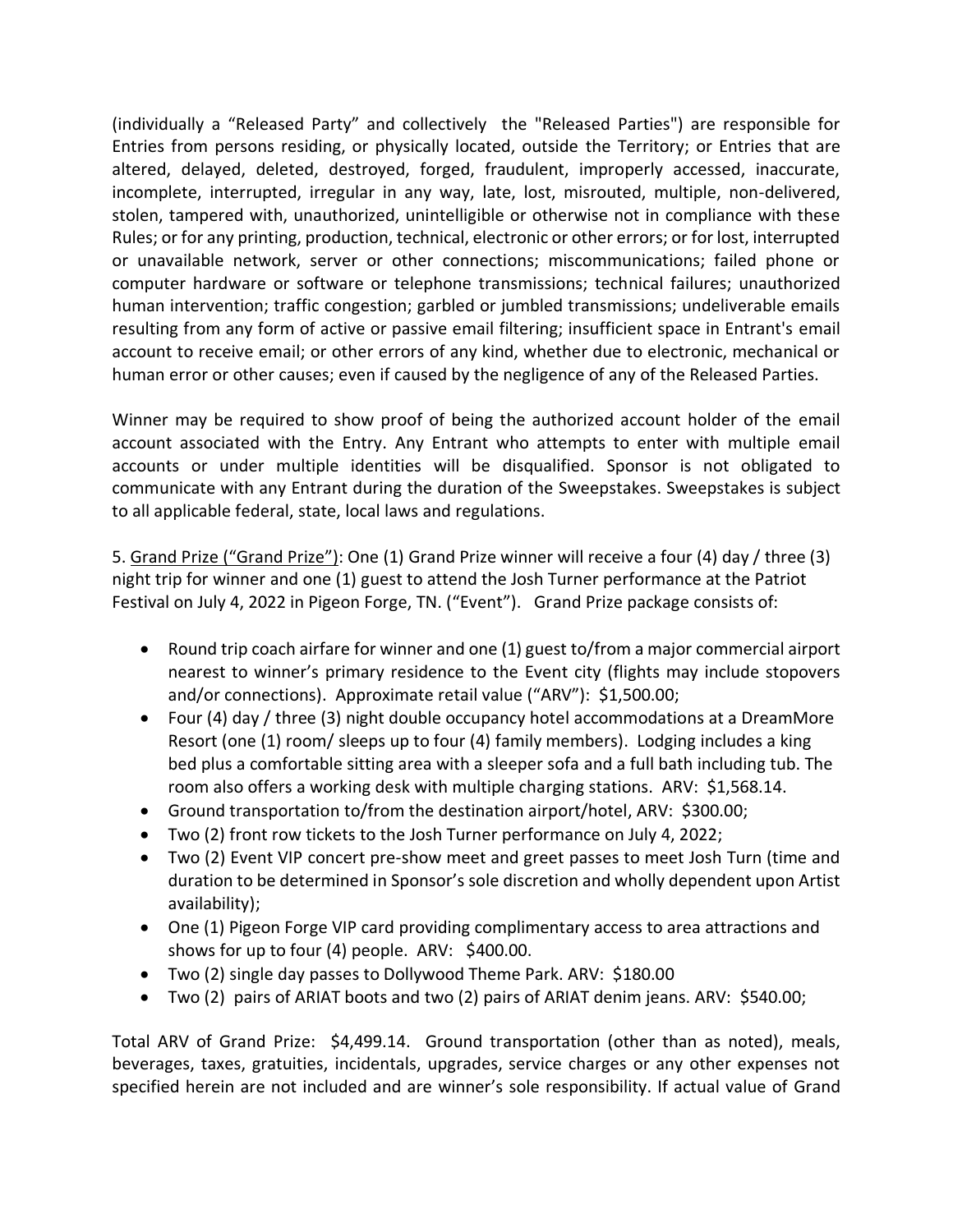Prize is lower than the stated ARV when prize is procured and fulfilled, the difference will not be awarded. Winner will be required to provide hotel with a credit card at time of check-in to cover incidental fees/damages along with complying with any requirements mandated by the hotel's management. **In the event the winner resides within three hundred (300) miles of the Event venue, a ground transportation gift card in the amount of five hundred dollars (\$500.00) will be provided in lieu of air transportation and ground transportation to / from destination airport and hotel for winner and guest.** No substitution of Grand Prize offered, no transfer of Grand Prize to a third party is permitted and Grand Prize may not be redeemed for cash value, except by Sponsor, who reserves the right in its sole discretion to substitute Grand Prize or a portion of the Grand Prize for a prize of comparable or greater value. All fees, federal, state, and/or other expenses relating to the use, acceptance and possession of prize are the sole responsibility of winner. Taxes are the responsibility of winner. An IRS form 1099 will be filed in the name of the Grand Prize Winner for the retail value of prize.

Winner and guest must travel on same itinerary and dates determined by the Sponsor or forfeit all rights to prize. Certain restrictions may apply. Airfare, hotel and other accommodations are subject to availability. Winner acknowledges that the Event is beyond the control of the Sponsor and is subject to being rescheduled, modified or cancelled. If the Event is postponed, canceled or has occurred, no compensation or substitution will be provided, and the Sponsor shall have no further obligation to winner other than to supply the remaining portion of Prize minus the unused portion of the Prize. Winner and guest must comply with any security procedures or measures imposed by the Event's personnel and/or its representative(s). Sponsor and/or Event's personnel/representative(s) reserve the right in their sole discretion to suspend or cancel winner's or winner's guest's attendance at Event due to non-compliance with any security procedure, venue requirements or inappropriate behavior or misconduct. If for any reason whatsoever, the winner is unable to travel after all travel arrangements have been made and paid, the Sponsor shall have no further obligation to the winner. If Grand Prize is forfeited prior to Sponsor finalizing and paying for all portions of the Grand Prize, and sufficient time exists to select an alternate winner, the Grand Prize may be awarded to an alternate winner from all nonwinning eligible entries. Grand Prize winner and his or her guest are responsible for obtaining proper documentation (i.e., valid photo I.D.) prior to travel. Winner's guest must be the age of majority within his/her jurisdiction and will be required to complete and return a Liability/Publicity Release prior to travel. Arrangements for the fulfillment of Prize will be made by Sponsor and/or its designated agents. Released Parties will not provide travel insurance for winner or guest nor for any missed flights or any circumstance that may prevent winner and/or guest from traveling to/from Event.

Winner will be responsible for any federal, local sales and income taxes or other expenses relating to the use and possession of Grand Prize. Entrants acknowledge that the Sponsor and Associated Parties do not make, nor are in any manner responsible for, any warranty, representations, expressed or implied, in fact or in law, relative the quality, conditions, fitness or merchantability of any aspect of a prize except that any merchandise portion of prize shall be subject to any applicable manufacturer's standard warranties.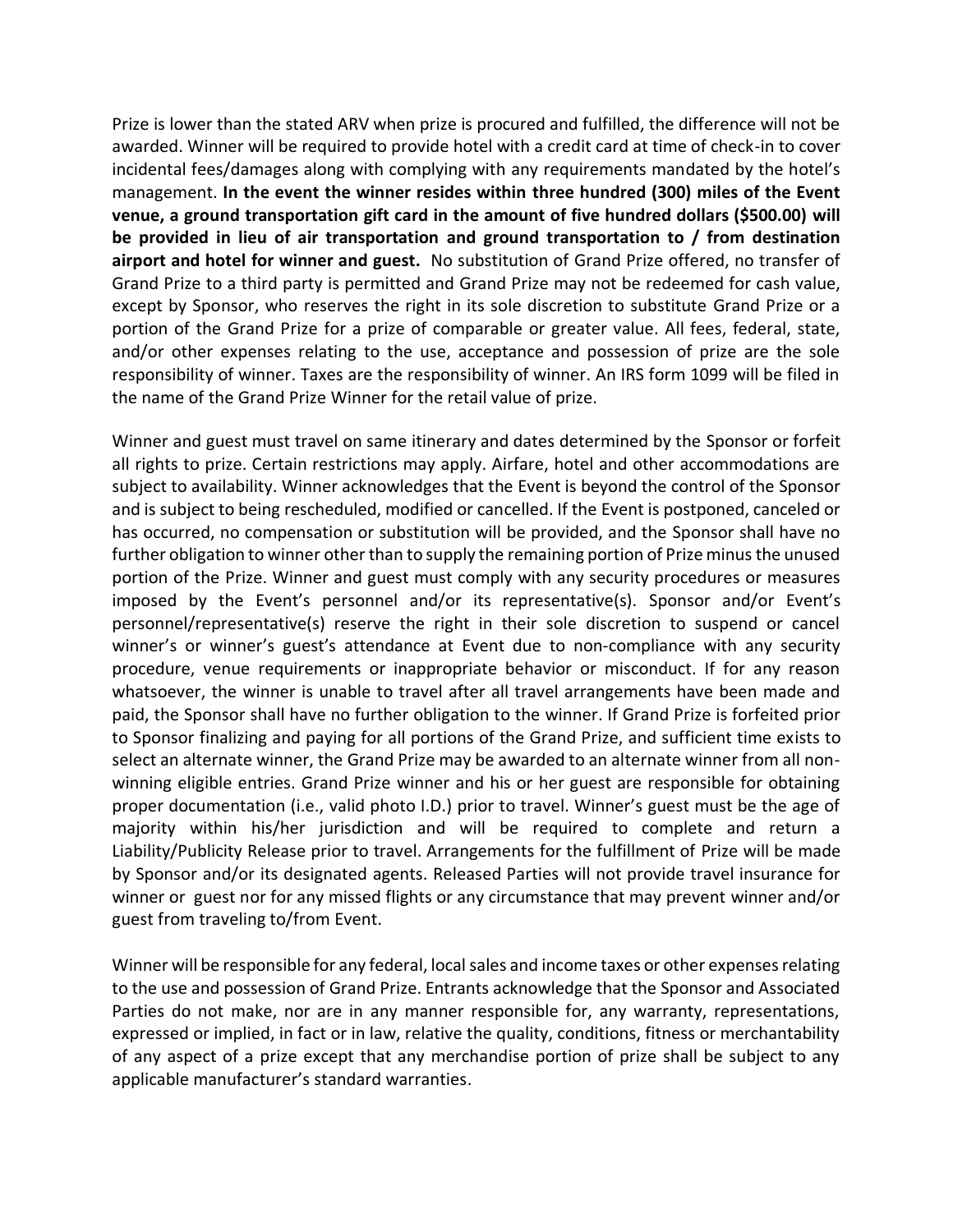**SPECIAL CAUTION: COVID-19: Winner and winner's guest, understand and agree that travel is inherently dangerous due to the COVID-19/Coronavirus pandemic which is a highly contagious and communicable disease; and, to the fullest extent permitted by law, each assumes all risks of illness or injury which may arise directly or indirectly, in whole or in part, from prize related travel and activities. Additionally, Winner and guest understands and agrees that, in response to economic and/or social conditions caused by COVID-19/Coronavirus, Sponsor may be compelled to cancel the trip and/or the Sweepstakes with little (if any) advanced notice.**

6. Odds: The odds of winning the Grand Prize depends on the number of eligible Entries received.

7. Grand Prize Winner Selection and Notification: One (1) Grand Prize winner will be selected at random from all eligible Entries by Administrator within five (5) days of the Entry Period deadline. An email prize notification will be sent by the Administrator to the potential winner within five (5) days of the random drawing based upon the information provided by entrant upon Entry. Administrator shall have no liability for winner's failure to receive notices due to spam, junk email or other security settings or for winner's provision of incorrect or otherwise non-functioning contact information. If winner cannot be contacted, is ineligible, fails to claim the prize within three (3) days of the date and time specified in the prize notification email, fails to return a completed and executed affidavit of eligibility, liability, publicity release ("Affidavit/Release") or any other required documents by the prize notification deadline, the Prize will be forfeit and an alternate winner may be selected in Sponsor's sole discretion. A selected alternate winner will be notified and be bound by the same conditions and timelines as stated in these Rules. Receipt by winner of the prize offered in this Sweepstakes is conditioned upon compliance with any and all federal, state, and local laws and regulations. ANY VIOLATION OF THESE RULES BY WINNER WILL RESULT IN WINNER'S DISQUALIFICATION AS WINNER OF THE SWEEPSTAKES AND ALL PRIVILEGES AS WINNER WILL BE IMMEDIATELY TERMINATED IN SPONSOR'S SOLE DISCRETION.

8. Rights Granted by You: Except where prohibited by law, entry and acceptance of prize constitutes permission for Sponsor and their respective agents to use winner's name, prize won, hometown, likeness, video tape, photographs, and statements for purposes of advertising, promotion and publicity (including online posting) in any and all media now or hereafter known throughout the world in perpetuity, without additional compensation, notification or permission. Furthermore, Sponsor and/or its respective agents may film, record and/or take photographs before/during/after the winner's trip and/or Event, and may use the resulting footage, recordings or photographs for a range of purposes, including, without limitation, for marketing and promoting Sponsor and/or their respective promotion partners/agents and their respective products and services and in any and all media worldwide (including but not limited to social media and all internet platforms). No additional compensation will be provided to winner or guest for any resulting footage.

9. Terms & Conditions: Sponsor reserves the right, in its sole discretion, to cancel, terminate, modify or suspend the Sweepstakes should a virus, bug, non-authorized human intervention,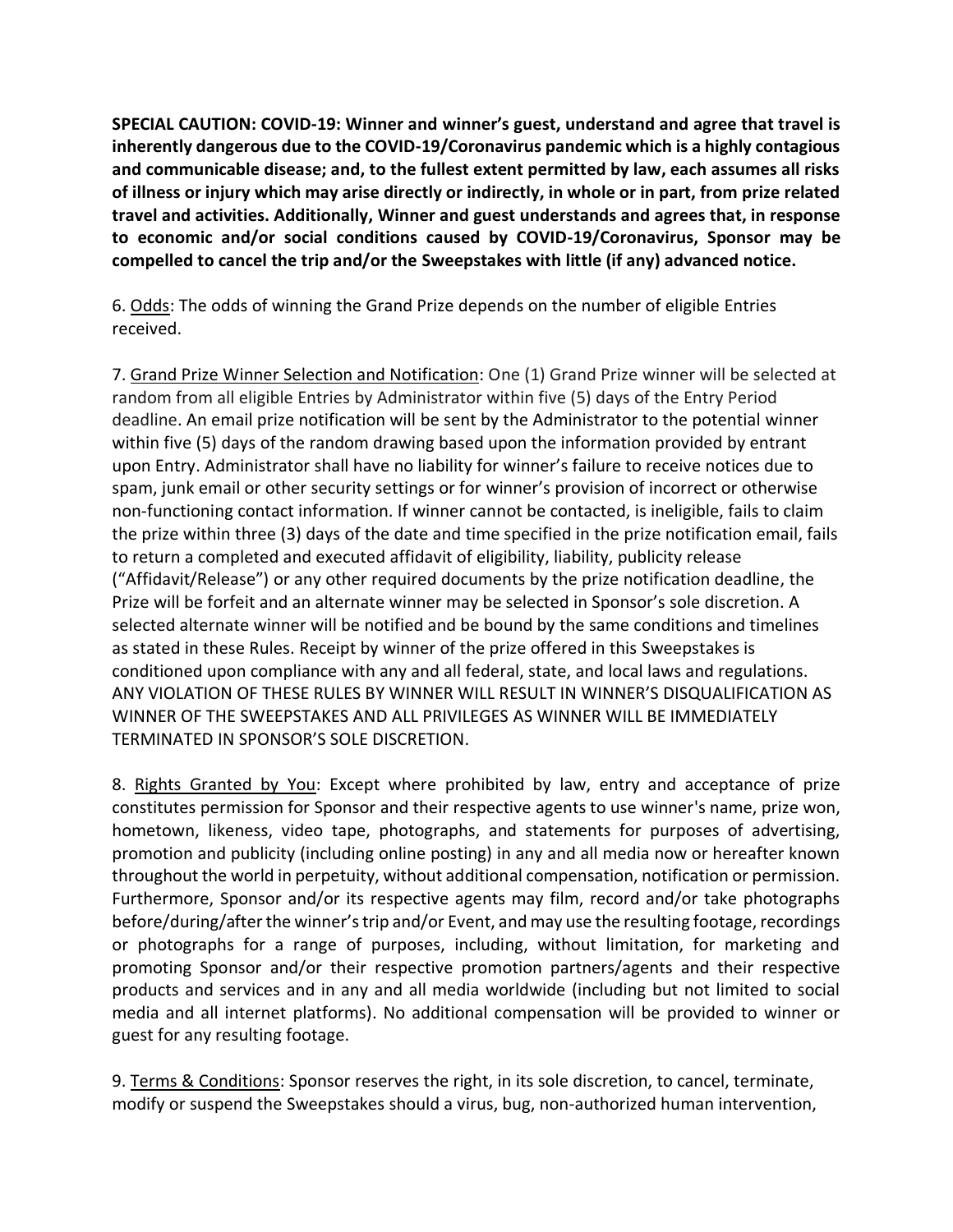fraud, or other cause beyond Sponsor's control corrupt or affect the administration, security, fairness, or proper conduct of the Sweepstakes. In such a case, Sponsor may select the potential winner from all eligible Entries received prior to and/or after (if appropriate) the action taken by Sponsor. Sponsor reserves the right, in its sole discretion, to disqualify any individual who tampers or attempts to tamper with the Entry process or the operation of the Sweepstakes or website or violates these Rules. Sponsor has the right, in its sole discretion, to maintain the integrity of the Sweepstakes, including, but not limited to: multiple entries from the same user from different IP addresses; multiple entries from the same computer in excess of that allowed by Rules; or the use of bots, macros, scripts, or other technical means for entering. Any attempt by an entrant to deliberately damage any website or undermine the legitimate operation of the Sweepstakes may be a violation of criminal and civil laws. Should such an attempt be made, Sponsor reserves the right to seek damages to the fullest extent permitted by law.

By participating in this Sweepstakes, each Entrant located in the United States waives and relinquishes all rights and benefits afforded by California Civil Code 1542 and does so understanding and acknowledging the significance of this waiver. Section 1542 states as follows: "A GENERAL RELEASE DOES NOT EXTEND TO CLAIMS THAT THE CREDITOR OR RELEASING PARTY DID NOT KNOW OR SUSPECT TO EXIST IN HIS OR HER FAVOR AT THE TIME OF EXECUTING THE RELEASE AND THAT, IF KNOWN, BY HIM OR HER, WOULD HAVE MATERIALLY AFFECTED HIS OR HER SETTLEMENT WITH THE DEBTOR OR THE RELEASED PARTIES."

10. Limitation of Liability: By entering, You, and on behalf of your respective heirs, executors, administrators, legal representative, successor and assigns ("Releasing Parties"), release and hold harmless the Released Parties from any liability, illness, injury, death, loss, litigation, indirect or direct damages, consequential damages, incidental damages, punitive or exemplary damages, claims and demands whatsoever in law, admiralty or equity, whether known or unknown, foreseen or unforeseen, against Released Parties which any one of more the Releasing Parties ever had, now have or hereafter can, shall or may have which in any way arise out of or result from entrant's participation, acceptance and use or misuse of Grand Prize or any portion of Grand Prize, including property damage, personal injury or death that may occur, directly or indirectly, whether caused by negligence or not, from: (i) such entrant's participation in the Sweepstakes and/or his/her acceptance, possession, use, or misuse of any prize or any portion thereof; (ii) technical failures of any kind, including but not limited to the malfunction of any computer, cable, network, hardware, or software, or any other mechanical equipment; (iii) the unavailability or inaccessibility of any transmissions, telephone, or Internet service; (iv) unauthorized human intervention in any part of the entry process or the Sweepstakes; (v) electronic or human error in the administration of the Sweepstakes or the processing of entries.

11. Disputes: THIS CAMPAIGN IS GOVERNED BY THE LAWS OF THE UNITED STATES AND THE STATE OF TENNESSEE, WITHOUT RESPECT TO CONFLICT OF LAW DOCTRINES. As a condition of participating in this Sweepstakes, participant agrees that any and all disputes that cannot be resolved between the parties and causes of action arising out of or connected with this Sweepstakes, shall be resolved individually, WITHOUT RESORT TO ANY FORM OF CLASS